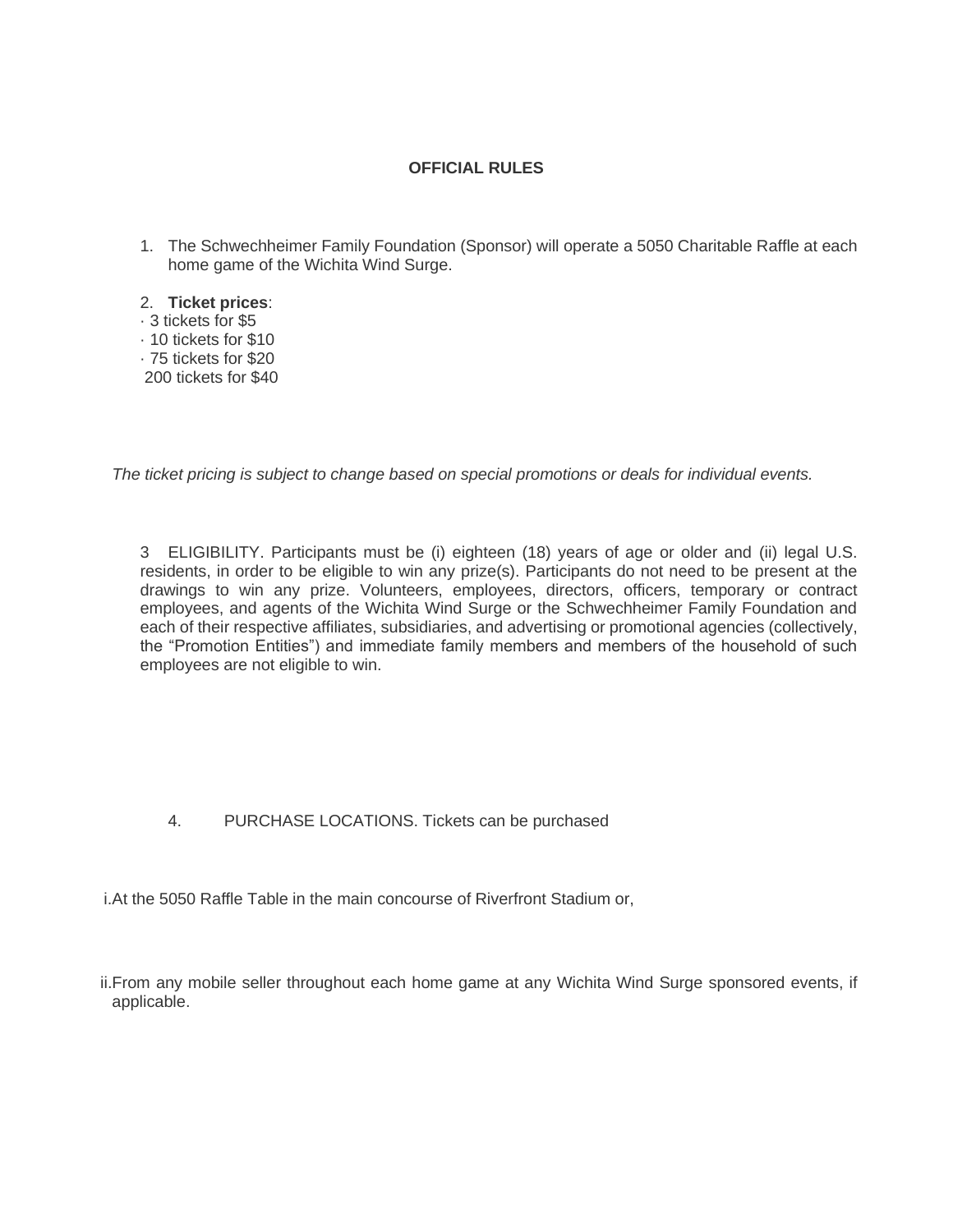## 5 PRIZES.

**A Grand Prize.** One (1) grand prize of fifty percent (50%) of the net proceeds (gross proceeds less direct hardware and software licensing costs) from the cumulative sale of Raffle tickets during the Raffle Period will be awarded for each Raffle (the "Grand Prize").

## 6 WINNER SELECTION.

A. The Grand Prize winning ticket for each Raffle Period will be randomly during the 7th inning of each game. Upon notification the raffle may be extended to include multiple games with a cumulative pot.

B. The winning ticket numbers will be announced during the game and posted online at online at www.windsurge.com. Winners need not be present at the applicable drawing to win or claim any prize.

6. ODDS OF WINNING. The odds of winning depend on the total number of Raffle tickets sold.

7. WINNER NOTIFICATION/RELEASES. The winning ticket numbers will be displayed at [www.windsurge.com](http://www.windsurge.com/) within one (1) business day after the selection of each respective Grand Prize winning number. In order to claim a Raffle prize, potential winners should contact the Wichita Wind Surge @ 316-221-8100. **Official Schwechheimer Foundation 50/50 Raffle tickets are the only valid receipts and the only acceptable proof allowed for claiming a prize.** All prizes must be claimed in person or via nationally recognized courier service by signing and returning a winner affidavit of eligibility, IRS Form W-9, liability/publicity release, and, if applicable, a Waiver and Release of Liability form or the prize will be forfeited and donated to the Schwechheimer Family Foundation. Except where prohibited by law, acceptance of a prize constitutes winner's permission for the Sponsor and any of the Promotion Entities to use winner's name, photograph, likeness, voice, biographical information, statements and address (city and state) for advertising and/or publicity purposes worldwide and in all forms of media now known or hereafter developed, in perpetuity, without further compensation. Grand Prize winners have thirty (30) calendar days from the date of the applicable drawing to redeem their winning ticket and claim their prize. After thirty (30) calendar days, unclaimed prizes will automatically be forfeited by the holder of the applicable winning ticket and will be retained by the Schwechheimer Family Foundation. Within forty-five (45) days following completion of the paperwork required by law and Sponsor, the Grand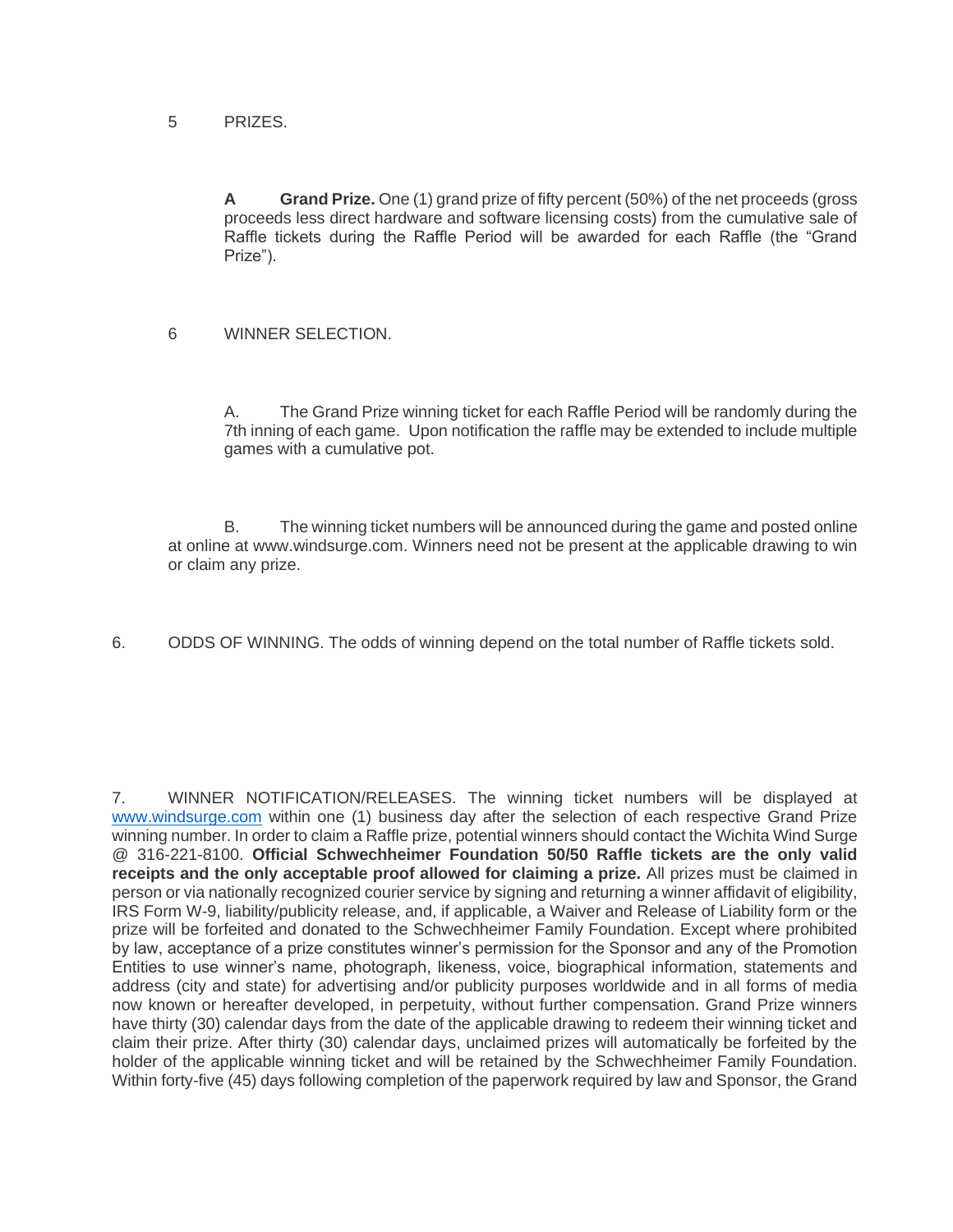Prize will be distributed via a check made payable to the aforementioned winner which will be mailed to the winner.

8. JURISDICTION AND RELEASE BY PRIZE WINNERS: The Raffle shall be governed by and interpreted in accordance with the laws of the State of Kansas. Except where prohibited by law, all winners, by acceptance of a prize, agree to release the Sponsor and the Promotion Entities from any and all liability for claims, actions or proceedings for injuries or damages sustained in connection with the receipt, ownership or use of the prize or while traveling to, preparing for or participating in the Raffle or any prize-related activity. In the event any such claims are allowed, any and all claims, judgments and awards shall be limited to actual out-of-pocket costs incurred, including costs associated with entering this Raffle but in no event attorneys' and/or experts' fees; and winners hereby waive all rights to claim punitive, incidental and consequential damages and any other damages (including attorneys' fees), other than for actual out-of-pocket expenses, and any and all rights to have damages multiplied or otherwise increased. Each winner acknowledges that no other party nor any agent or attorney of any other party has made any promise, representation or warranty whatsoever, express or implied, not contained herein concerning the subject matter hereof, to induce the winner to execute any document and winners acknowledge that they have not executed any document in reliance on any such promise, representation or warranty not contained herein. Any waiver by the Sponsor and its affiliates of any term of any document in a particular instance shall not be a waiver of such term for the future. Each winner agrees that the invalidity or enforceability of any part of any document shall in no way affect the validity or enforceability of any of the remainder of that document. By entering this Raffle, you consent to the laws of Kansas as the governing laws and to the exclusive jurisdiction of the courts of the state of Kansas.

9. LIMITATIONS OF LIABILITY: Sponsor assumes no responsibility or liability for (a) any incorrect or inaccurate entry information, or for any faulty or failed electronic data transmissions; (b) any unauthorized access to, or theft, destruction or alteration of any ticket(s) at any point in the operation of this Raffle; (c) any technical malfunction, failure, error, omission, interruption, deletion, defect, delay in operation or communications line failure, regardless of cause, with regard to any equipment, systems, networks, lines, satellites, servers, computers or providers utilized in any aspect of the operation of the Raffle; (d) inaccessibility or unavailability of the Internet or any combination thereof. Entrants agree that the Sponsor (A) shall not be responsible or liable for, and are hereby released from, any and all costs, injuries, losses or damages of any kind, including, without limitation, death and bodily injury, due in whole or in part, directly or indirectly, to participation in the Raffle or any Raffle-related activity, or from entrants' acceptance, receipt, possession and/or use or misuse of any prize, and (B) have not made any warranty, representation or guarantee express or implied, in fact or in law, with respect to any prize, including, without limitation, to such prize's quality or fitness for a particular purpose. The Grand Prize for the Raffle will be fifty percent (50%) of the net proceeds (gross proceeds less direct hardware and software licensing costs) from the cumulative sale of Raffle tickets during the Raffle Period.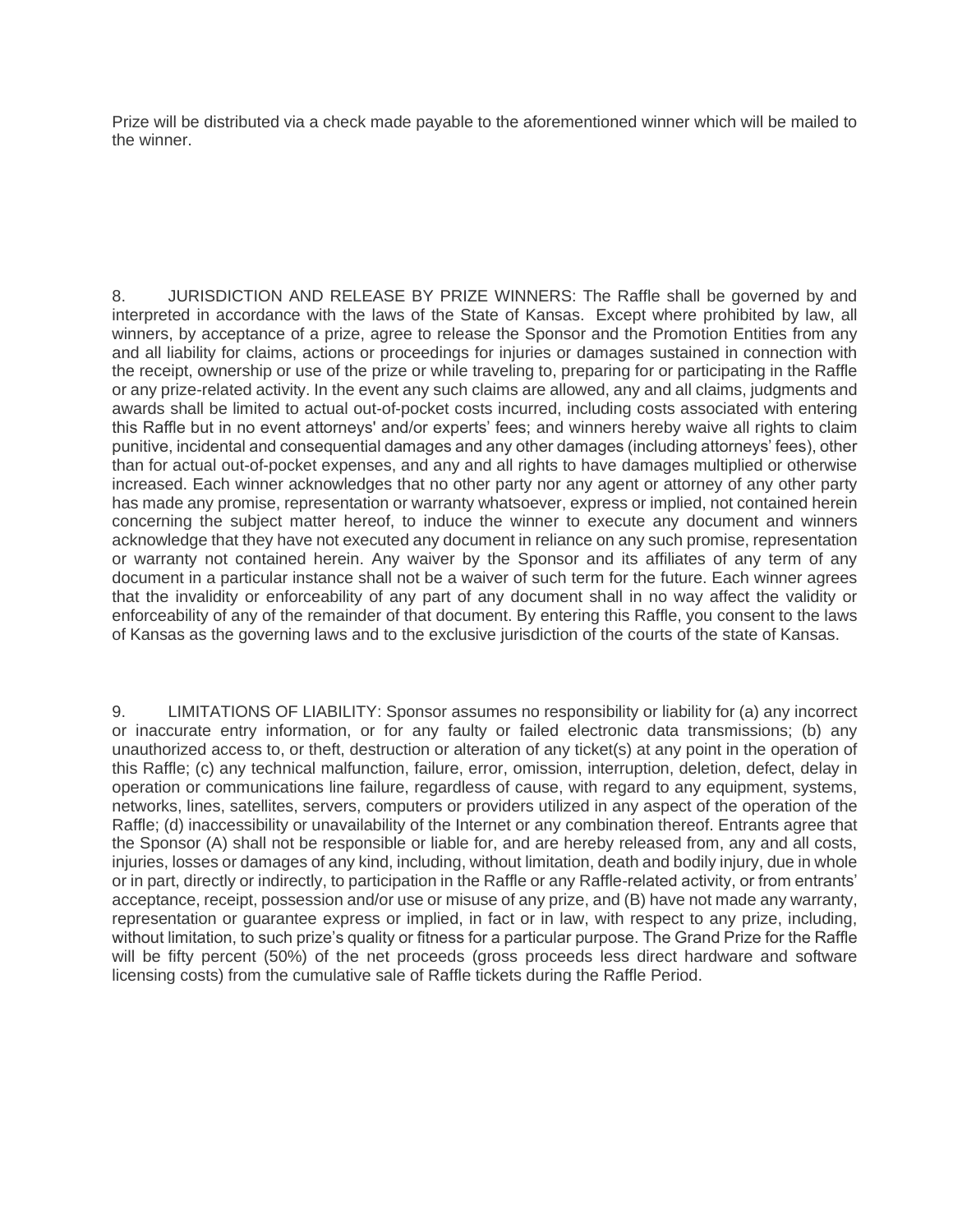11 WINNER LIST. For the names of the prize winners, send a self-addressed, stamped envelope to:

Wichita Wind Surge – PO Box 1187 – Wichita – KS – 67201 – attn: Katie Woods

12 TAXES. All winners are subject to IRS and Kansas rules and regulations regarding gambling winnings. Winners of prizes over \$600 will receive a W-2G form the Schwechheimer Family Foundation. Sponsor will not distribute monetary prizes to any winner without having received such winner's signed IRS Form W-9. Any winner of a prize greater than \$5,000 will have federal income tax withheld from their winnings in accordance with IRS guidelines and regulations while also receiving form W-2G.

13 GENERAL RELEASE. All other expenses related to the receipt and use of the prize(s) not specifically mentioned herein are the sole responsibility of the winner. The Sponsor reserves the right, at its sole discretion, to disqualify any individual who tampers or attempts to tamper with the entry process or the operation of the Raffle; violates these Official Rules; or acts in an unsportsmanlike or disruptive manner, or with intent to annoy, abuse, threaten, or harass any other person. Any attempt by any person to deliberately undermine the legitimate operation of the Raffle may be a violation of criminal and civil law, and, should such an attempt be made, Sponsor reserves the right to seek damages from any such person to the fullest extent permitted by law. Entry in Raffle constitutes your agreement to abide by these rules. The Sponsor reserves the right, at its sole discretion, to cancel, terminate, modify or suspend the Raffle if it is not capable of running as planned, including, but not limited to, the following reasons: infection by computer virus, tampering, unauthorized intervention, fraud, technical failures or any other problems beyond the control of the Sponsor, and Sponsor will have the right to select the Raffle prize winning tickets from amongst the eligible entries as of the time that any action is taken. In the event of a dispute as to the identity of a winner, the entry will be deemed made by the holder of the winning Raffle ticket, unless such winning Raffle ticket has been signed or otherwise endorsed by another person, in which case, such other person will be deemed the winner of the applicable prize. Neither the Sponsor nor any of the Promotion Entities shall have any liability or responsibility for any claim arising in connection with participation in this Raffle or any prize